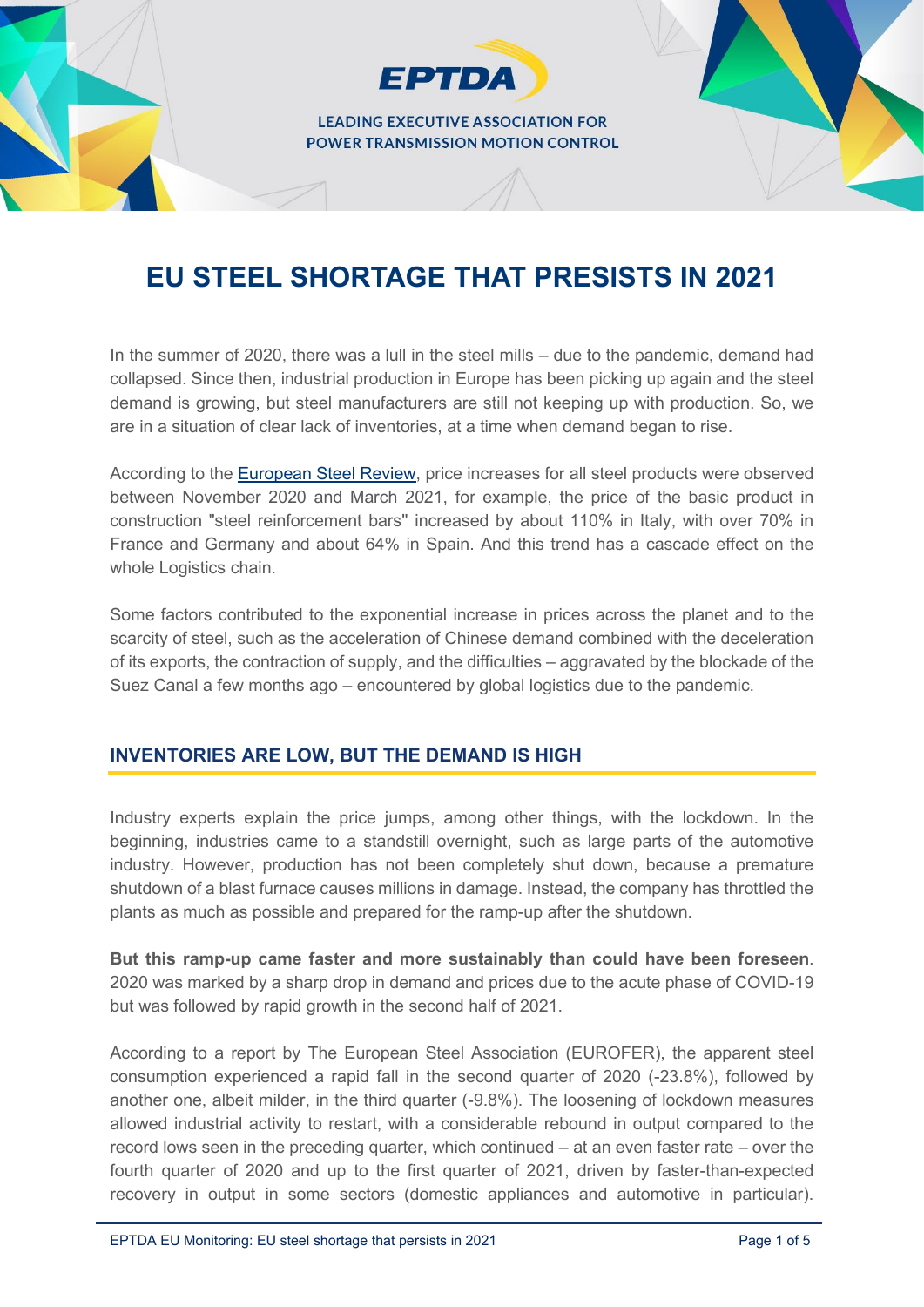### **LEADING EXECUTIVE ASSOCIATION FOR POWER TRANSMISSION MOTION CONTROL**

**EPTDA** 

Therefore, the apparent steel consumption increased (+3.6%) in the fourth quarter of 2020 that was the first quarterly growth since the fourth quarter of 2019 -, and so it did in the first quarter of 2021 (+0.9%).

The whole year 2020 was considerably impacted by the pandemic and saw apparent steel consumption in the EU plummet (-10.6%, lower than 11.1% in our previous outlook) for the second consecutive year after the drop of -5.3% in 2019. It is set to rebound (+11.2%) in 2021, and to grow more moderately (+3.7%) in 2022 when it is expected to return above 2017 levels thanks to continued improvement in demand from steel-using sectors.

\*\*\*

Also, **the demand from China has risen sharply**. In addition, the order structure was different from usual times – this ensures an extraordinarily high level of complexity in integrated production processes and can lead to delays in the supply chain. On the other hand, **China has reduced its steel exports, which is why imports into the EU are declining**. The Asian country has raised demand, specifically by 9.1%, in 2020. There has been a very strong stimulus policy, while in the rest of the world there has been a considerable decline (it fell by 9.5%), more logical considering the situation of the pandemic.

When the pandemic began in China, the steel-consuming sectors stopped, as happened in Europe. However, steel manufacturers continued to produce at a level similar to the previous situation. The question then arose as to "what was going to happen to so much steel?", since inventory levels in China would be brutal. It was thought that when they had to give out so much steel, the market would collapse. But that did not happen; on the contrary, all those inventories and Chinese production have found perfect accommodation in its market. So now China is reducing its exports because the government wants the steel production to stay within its borders.

\*\*\*

Also, we come from a situation of low inventories because 2019 has already been a bad year across the EU for steel production - although there was real consumption that was still sustained, purchases were reduced. After that, in 2020 the production was reduced even further, due to the pandemic. So we are in a situation of increased demand with very low inventories.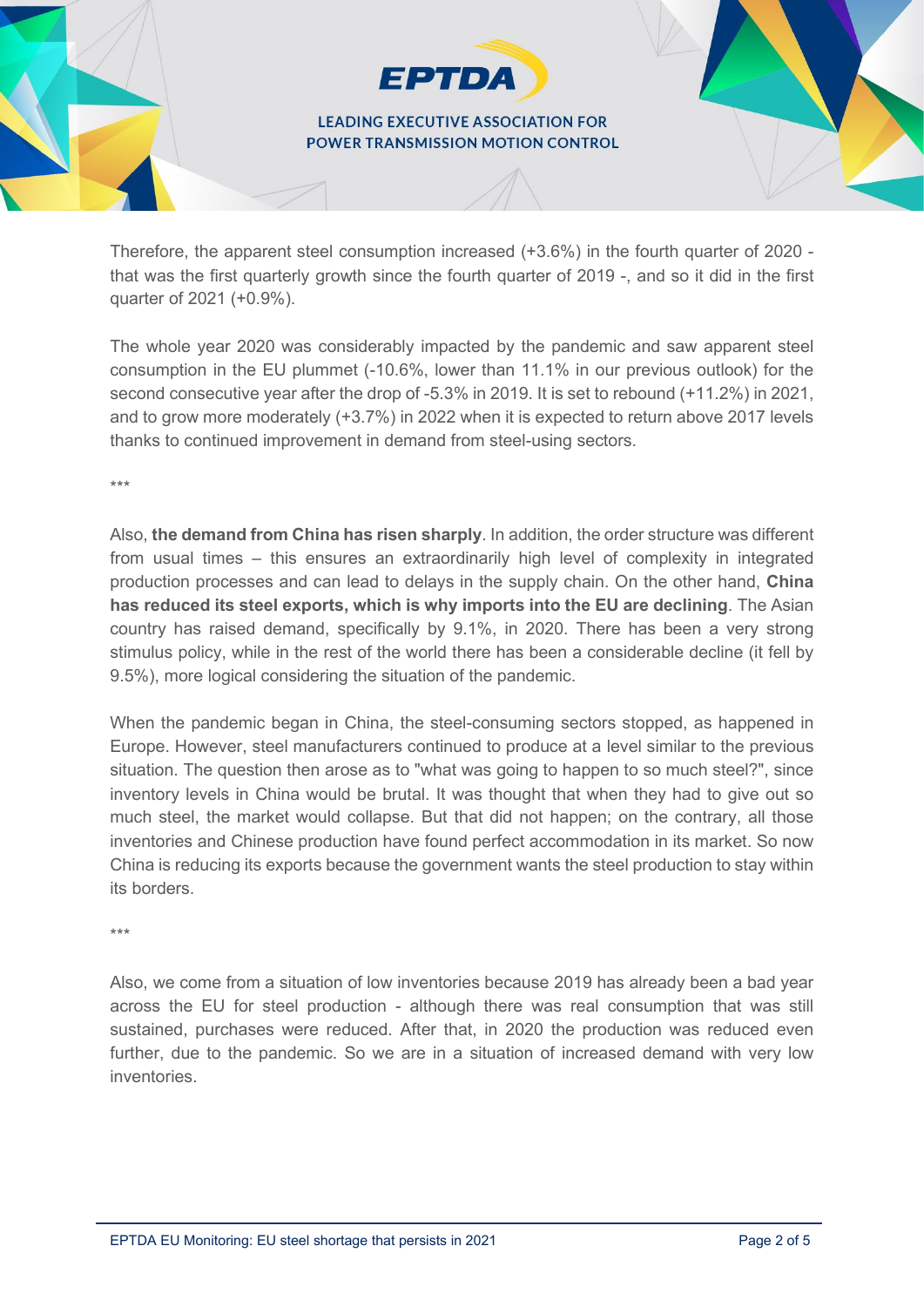

On top of that would be **the loose monetary policy of the central banks**: this would drive up commodity prices. The fact that the Euribor is negative and that interest rates for business credit are below 2% are clear indicators that an expansionary monetary policy is being carried out. In addition, the financial markets - the stock markets - are at very high levels and commodities appear as another source of investment and the search for the profitability of investors.

Stock changes between 2011 and 2020. Data source: EUROFER

2016

 $2017$ 

2018

2019

2020

2015

# **EU'S RESPONSE TO THE STEEL CRISIS**

2012

2011

 $2013$ 

2014

\*\*\*

 $-5.000$  $-6.000$ 

If steel is missing, this is likely to have a drastic impact on many companies. Therefore, the EU decided to prolong for three additional years the safeguard measure on imports of certain steel products, which takes the form of Tariff-Rate-Quotas ('TRQs') reflecting traditional trade flows from third countries, above which a 25% duty is levied on imports. The prolongation applies from 1 July 2021. The decision to extend the safeguard measure follows an investigation requested by 12 EU Member States on whether the conditions to prolong are fulfilled.

"In accordance with the requirements under EU and WTO rules, the European Commission found in its investigation that the safeguard measure continues to be necessary to prevent or remedy serious injury to the EU steel industry, and that the EU industry is adjusting to a market situation in the EU with higher levels of imports. The Commission will closely monitor the prolongation and will review it to ensure that it remains limited to the strict minimum, is adapted to the evolution of the market, and is in line with the overall interest of the EU. This will allow the Commission to change the functioning of the safeguard measure as necessary. In line with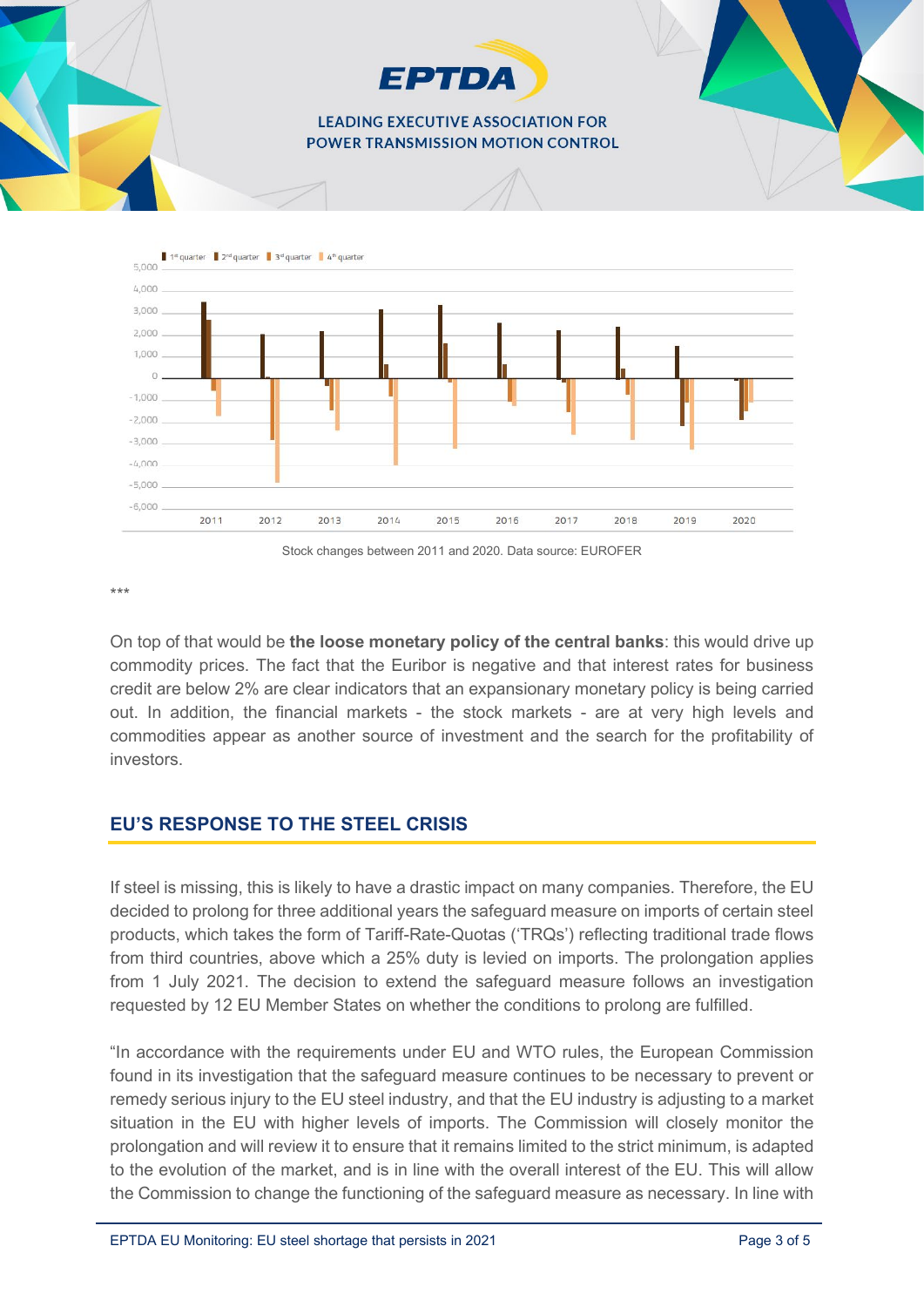#### **LEADING EXECUTIVE ASSOCIATION FOR POWER TRANSMISSION MOTION CONTROL**

**EPTDA** 

WTO rules, the duty-free import quotas of steel will also be increased by 3% annually", [according to the official announcement.](https://trade.ec.europa.eu/doclib/press/index.cfm?id=2280)

Also, there was an important development in terms of the EU-US trade. In May, the European Commission Executive Vice-President Valdis Dombrovskis, the United States Trade Representative Katherine Tai and the U.S. Secretary of Commerce Gina M. Raimondo [announced](https://ec.europa.eu/commission/presscorner/detail/en/statement_21_2525?fbclid=IwAR3SMFtLT8ffVZMApB6RA7DIDNXgLsqp8nK7lCpm6YHpqF4E8yPZDxnQRZs) the start of discussions to address global steel and aluminum excess capacity. They acknowledged the need for effective solutions that preserve the critical industries, and agreed to chart a path that ends the WTO disputes following the U.S. application of tariffs on imports from the EU under section 232.

They acknowledged the impact on their industries stemming from global excess capacity driven largely by third parties. The distortions that result from this excess capacity pose a serious threat to the market-oriented EU and U.S. steel and aluminum industries and the workers in those industries. They agreed that, as the United States and EU Member States are allies and partners, sharing similar national security interests as democratic, market economies, they can partner to promote high standards, address shared concerns, and hold countries like China that support trade-distorting policies to account.

They agreed to enter into discussions on the mutual resolution of concerns in this area that addresses steel and aluminum excess capacity and the deployment of effective solutions, including appropriate trade measures, to preserve our critical industries. To ensure the most constructive environment for these joint efforts, they agreed to avoid changes on these issues that negatively affect bilateral trade. They committed to engaging in these discussions expeditiously to find solutions before the end of the year that will demonstrate how the U.S. and EU can address excess capacity, ensure the long-term viability of our steel and aluminum industries, and strengthen the alliance.

On top of weakening producer margins (partly driven by extremely high input costs), authorities have made moves to throttle steel exports by removing tax rebates, and sources believe that external demand will likely ease as production in other countries climbs back to pre-pandemic levels.

For a more detailed forecast for the steel industry we recommend checkin[g this](https://www.eurofer.eu/assets/publications/economic-market-outlook/economic-and-steel-market-outlook-2021-2022-third-quarter/20210813-Economic-and-Steel-Market-Outlook-Quarter-3-2021-final.pdf) forecast report.